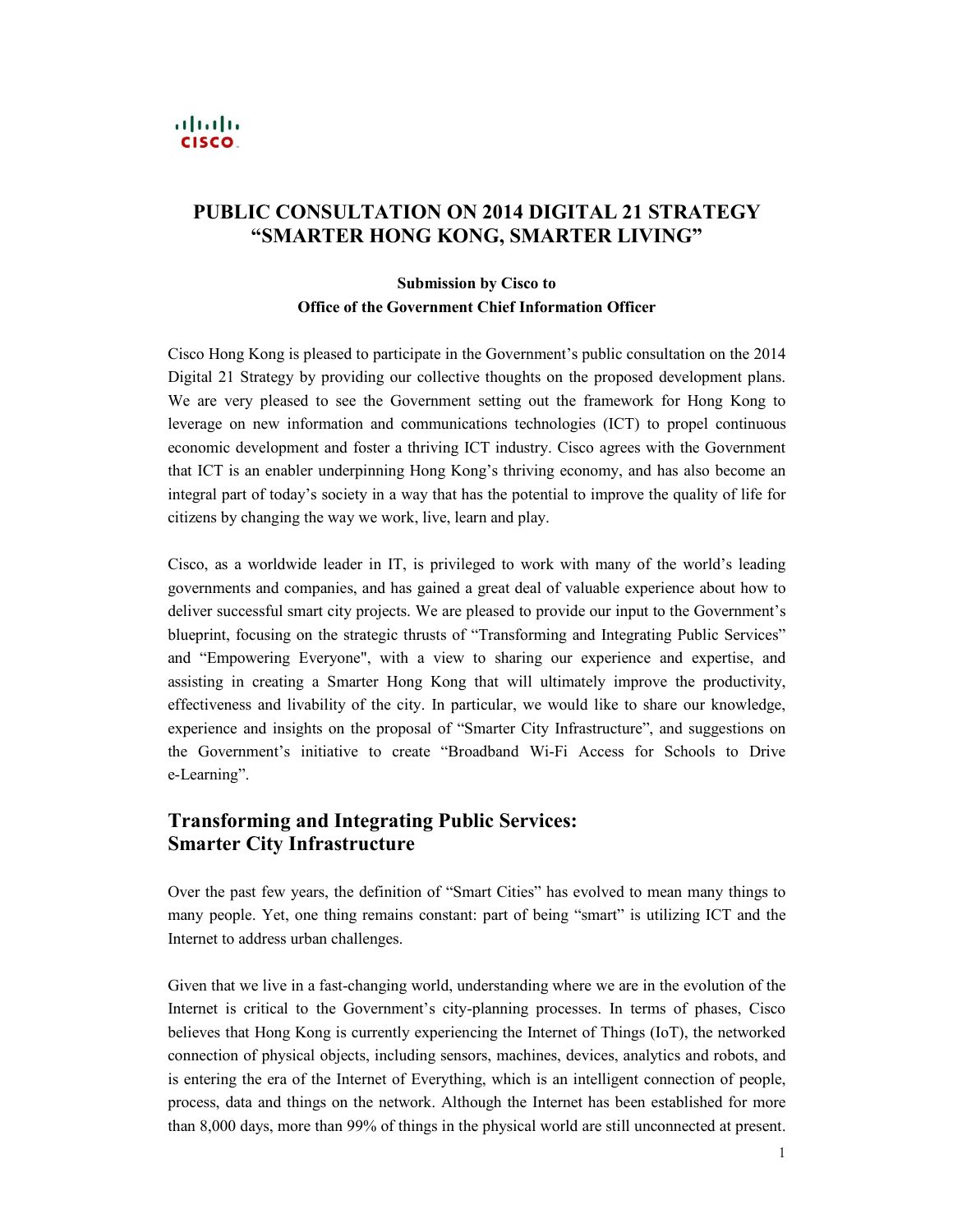When we "connect the unconnected", linking up more than physical sensors in Hong Kong, the Internet of Everything will bring new value and create unprecedented opportunities for the community and for individuals.

 For instance, at city level, the Internet of Everything will enable improved building management, water or waste management, road infrastructure (better monitoring of pavement and bridge condition by using intelligent sensors and new "big data" computing capabilities), healthcare, education and more efficient traffic flow. Imagine if we connect all traffic signal lights, road sensors, satellites, cars, buses and emergency vehicles to the Internet, cities will be given the ability to manage traffic and mass transportation in real time. The city of the future will transform urban living with unprecedented logistical efficiency. So it's easy to see how and why the Internet of Everything is really one of the most significant market transitions of our time, the Government should therefore take this as a key consideration in the planning of a smart city, and commit resources to building a strong ICT infrastructure to prepare for the future.

To support the development of an Internet of Everything-enabled smart city, a well-structured and intelligently-connected network undoubtedly plays a fundamental role, which needs to be planned and developed right at the beginning of the project. As a sustainable and scalable network must be future-proof, meaning it can cope with existing needs as well as future demands, we strongly encourage the Government to plan carefully before acting.

In fact, an Internet of Everything-enabled smart city is not an undeliverable vision, and many global cities have already taken action to realize their transformation. Cisco, for instance, has participated in a variety of successful smart cities projects that address key public priorities and enhance experiences and quality of life for individuals, organizations and society, which may be of good reference for the Government.

#### Amsterdam: Connected Public Lighting

 Amsterdam, the Netherlands, has developed a vision for collaborating, envisioning, developing and testing numerous connected solutions that could pave the way to a smarter, greener urban environment. Most recently, the city has been exploring the potential for a connected public lighting infrastructure. New concepts and innovations around network-enabled LED street lighting have been developed, as switching to LED lighting alone is not sufficient to meet the city's energy consumption and cost reduction targets.

Cisco sees the future of public lighting as a transition from analog to digital where solid-state lights are connected to an energy grid through a variety of technologies that enable capabilities such as remote monitoring, and intelligent energy metering and billing. Additional savings can be achieved by incorporating connected controls to the Internet, and even greater value can be derived using the lighting network for other connected services. All these improvements can be enabled by ubiquitous wireless connectivity, symmetrical broadband and IP-based utility networks. The city's broader objective is to connect all of its citizens by 2018, so as to enable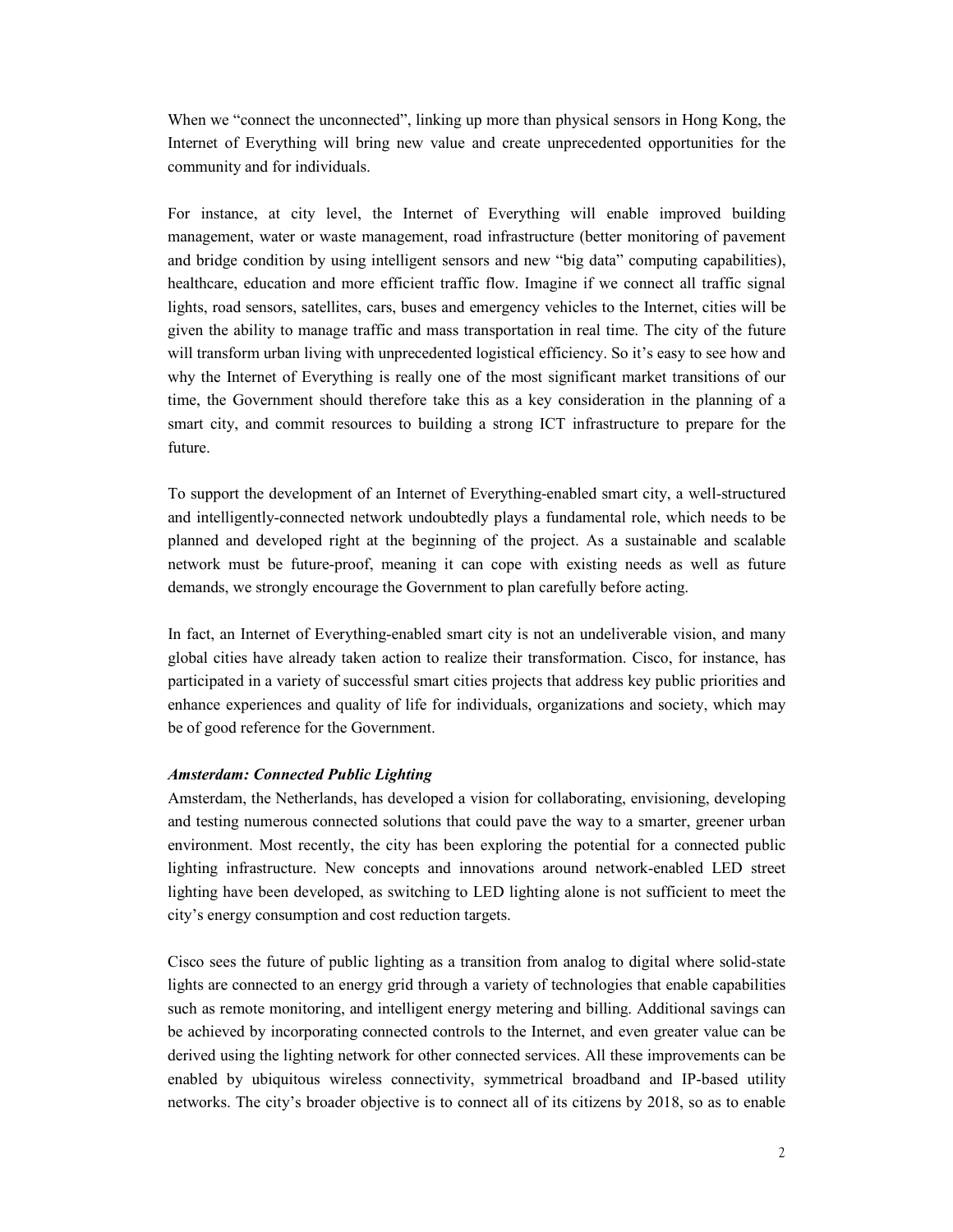residents and businesses to access rich information and a wealth of innovative services that improve life across the city.

#### New York: Smart Screen Platform

 New York City has a similar vision of a smarter city to improve the quality of life of its residents. An interactive Smart Screen platform that integrates information from open government programs, local businesses and citizens has been launched to provide meaningful and powerful knowledge anytime, anywhere, on any device. These Smart Screens have been installed in different locations from bus stops, train stations, sports facilities to shopping malls, and can even be accessed via Wi-Fi on nearby smartphones, tablets and laptop computers, to connect people with information that is relevant to their immediate proximity, as well as enabling the provision of public services exactly where and when they are needed. With numerous organizations participating, the city recognizes that it is crucial to leverage on the network, together with ubiquitous platform support and powerful analytics, to gather and distribute valuable data. It can be foreseen that, as the network grows by deploying more Smart Screens, the amount of data and useful insights will also grow to deliver even more value to the city's businesses and citizens.

#### Orlando: Cisco Live with Smart Connected Buses

 Connected transportation has been widely tested worldwide and Cisco's experience in leveraging on the technology at our industry event is one of the examples. At Cisco Live 2013, held recently in Orlando, a fleet of connected buses transported attendees between hotels and the convention center. In addition to free Wi-Fi provided on the buses and in the convention center to keep passengers connected, each connected bus had an on-board HD IP video camera which sent a live feed to a monitor in the Cisco IoT Pavilion, keeping passengers safer and more connected. Also, more than 50 touchscreen kiosks helped attendees in the convention center track important event information along with the bus schedule and route information.

 Back in the Cisco Connected Transportation booth, a monitor showed live GPS tracking of every bus in the fleet and visually tracked all buses and their locations on a color-coded interactive map. At the same time, On-Board Diagnostic (OBD) monitoring captured real-time vehicle telematics such as speed, tire pressure, engine temperature and fuel efficiency. This monitoring capability can actively provide useful information to proactively prevent traffic accidents and help facilitate driving.

 Additionally, areas around schools, playgrounds and other locations with reduced speed limits can be identified as "safety" areas using geo fencing to send alerts or even instructions to take automatic action when a warning is triggered. Fleet managers can therefore be immediately notified when speed thresholds are exceeded or accidents occur.

 Connected vehicles and their ancillary facilities can revolutionize the way we drive with improved safety and efficiency, enhancing both the driving and the passenger experience. The fleet of connected buses at the event serves well to demonstrate that the vision of a smart city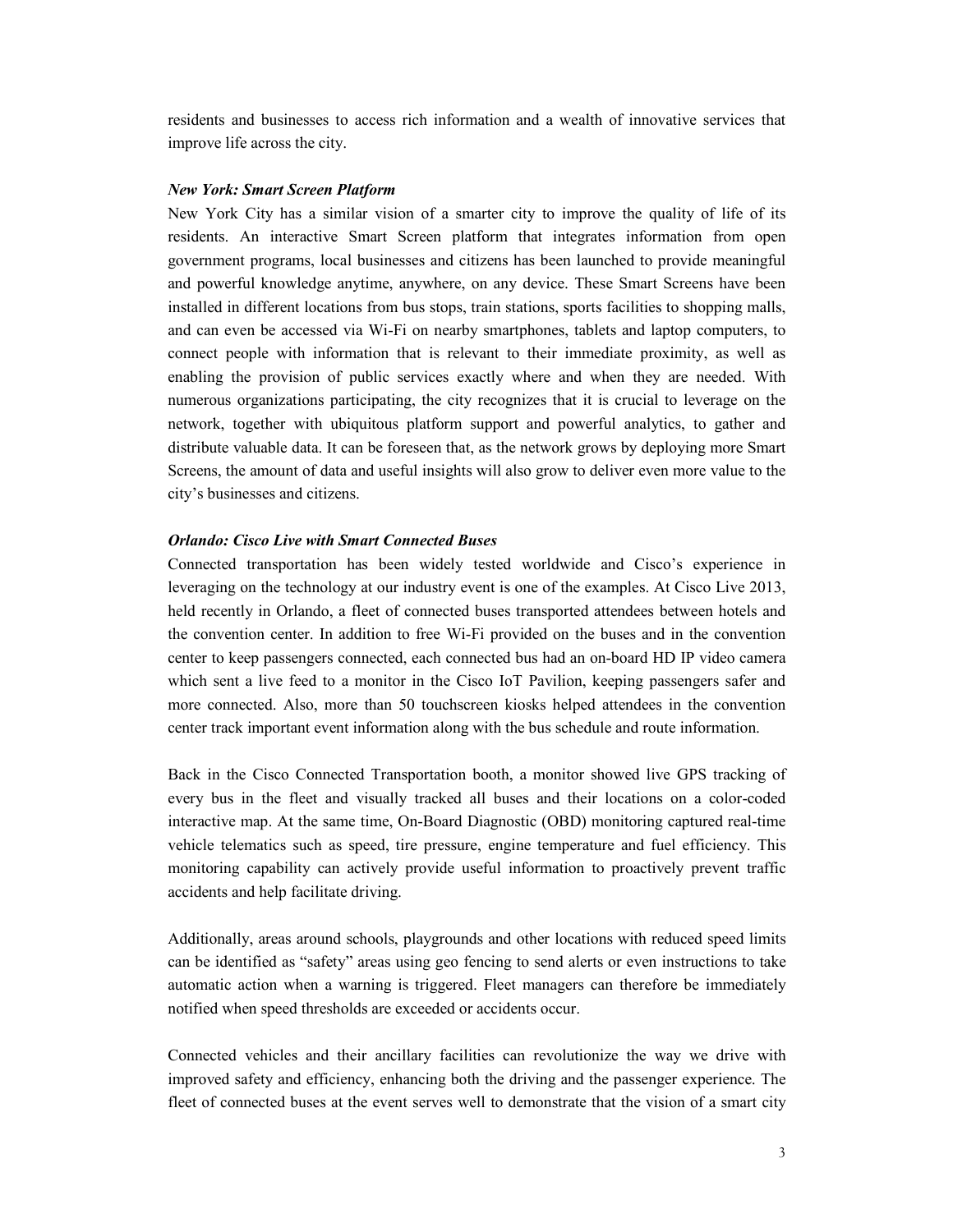with an efficient, connected transportation system is actionable and Cisco is looking forward to seeing its realization.

#### Next Steps for the Internet of Everything-enabled City

To build an Internet of Everything-enabled city, the Government needs to put in place an efficient infrastructure, which requires smart and innovative solutions that break away from traditional, energy-intensive and waste-generating approaches, as well as solutions that eliminate silos of information within a city to allow efficient and open sharing of resources. Cisco agrees with the Government's plan to leverage on interconnected sensors and analytics technologies to drive a smart city. On top of sensors, people should also be connected to help realize the transformation. Further, we emphasize the importance of open networks to combine all the data collected in intelligent ways to provide new services and benefits.

 Besides infrastructure, human capital with specialized skills is critical in supporting the development of a smart city as well as the flourishing ICT industry. The gap between the demand and supply of ICT talent, as outlined in the consultation paper, in fact exists not only in Hong Kong but throughout the world today. According to a recent study published by the World Bank, it is estimated that over the next 10 years there will be two million unfilled ICT-related jobs globally, correlating with a projected talent gap of 8.2 percent by 2022. To address this gap, education and training institutions worldwide will need to increase the number of technical graduates significantly – 222,000 more each year between 2014 and 2022. In particular, we encourage the Government to invest more effort in nurturing a next-generation workforce that can provide Internet Protocol (IP) networking expertise, with a focus in automation, retail, logistics and energy, and future expansion to include equally transformative industries, in order to take full advantage of the era of the Internet of Everything.

## Empowering Everyone: Broadband Wi-Fi Access for Schools to Drive e-Learning

 Cisco, sharing the same view as the Government, envisions a connected learning environment that uses the Internet to deliver innovative and interactive learning platforms that enhance the effectiveness of teaching and learning. To realize such a vision, the Government's proposal to equip every Government and aided school with Wi-Fi to facilitate constant and stable access to the Internet is deemed necessary.

 Cisco sees that the existing IT talent gap and the lack of IT resources are hindering the development of e-learning in the local education sector. With our ample experience working with numerous local primary and secondary schools on their e-learning development, we believe plug-and-play, easy-to-manage and highly secure Wi-Fi solutions are the key enabler of education transformation. As the majority of schools in Hong Kong have limited human resources to manage their IT in support of elearning, a complex IT infrastructure is not the ideal solution and is of little help in creating an efficient IT learning environment and in promoting the adoption of the Wi-Fi at schools. Thus, we encourage the Government to actively promote the adoption of plug-and-play, easy-to-manage and highly secure Wi-Fi